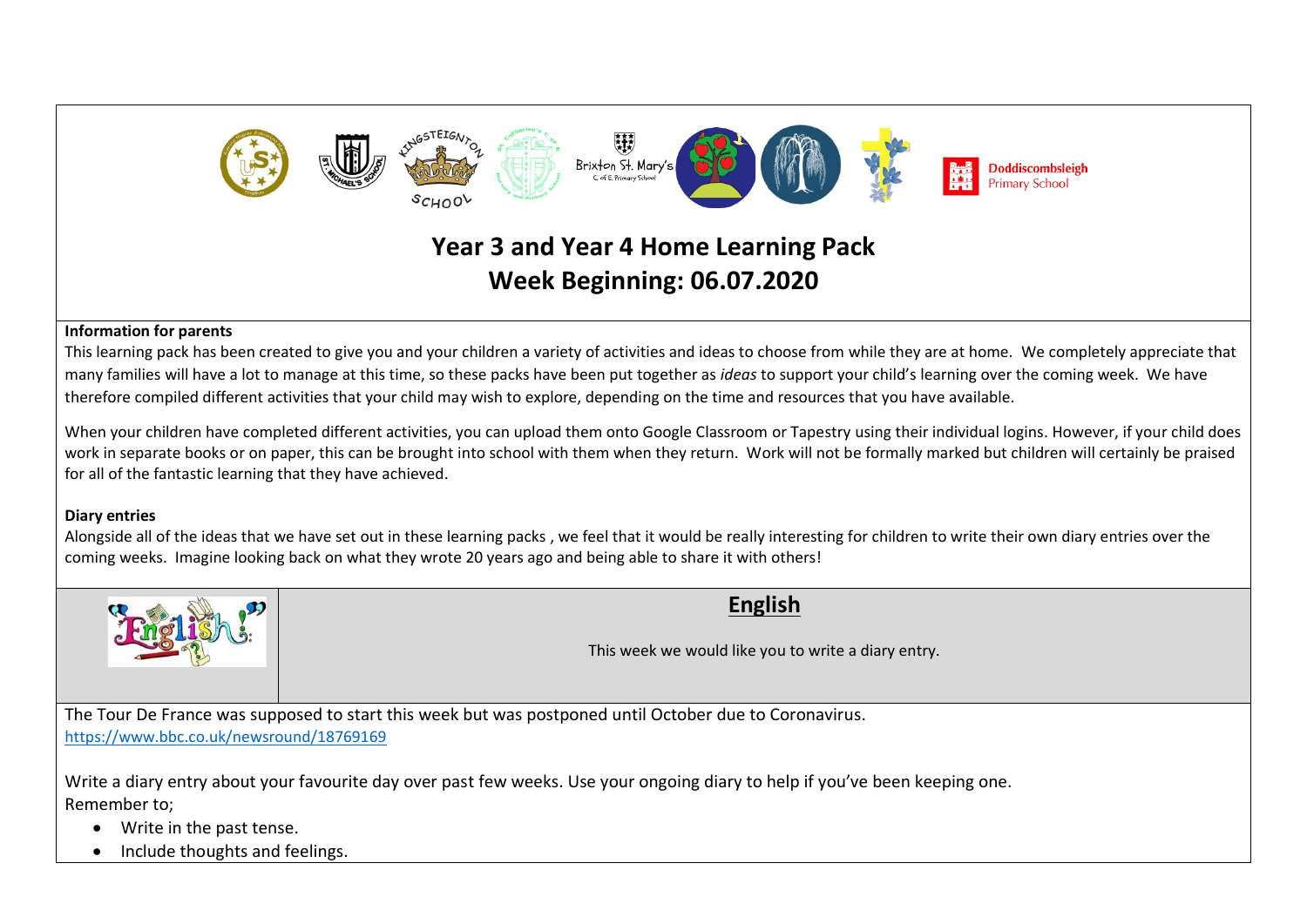- Write in the first person, use nouns and pronouns to avoid repetition.
- Write in chronological order.
- Can you include questions to keep the reader entertained?

Now, think about the upcoming Tour De France.

Write a diary entry as yourself, telling others what it's like competing in the Tour de France. <https://www.bbc.co.uk/newsround/18953809>

How is each day? What's the hardest part? What can you see when you're travelling? Do you think you will win?

| mm                         | <b>Maths</b><br>This week we would like you to visit the link: https://whiterosemaths.com/homelearning/ and watch the video.<br>Then, work through the activities on the sheet (You will find these on the school website) and then check your work. We don't expect<br>you to print the worksheets off, but it would be useful for children to show their workings and then check their answers.<br>Alongside these White Rose Hub activities, don't forget to use the following websites (using your individual logins) to practice other basic<br>skills: Times Tables Rock Stars, Numbots and Education City |                                                                   |                            |                            |  |
|----------------------------|------------------------------------------------------------------------------------------------------------------------------------------------------------------------------------------------------------------------------------------------------------------------------------------------------------------------------------------------------------------------------------------------------------------------------------------------------------------------------------------------------------------------------------------------------------------------------------------------------------------|-------------------------------------------------------------------|----------------------------|----------------------------|--|
| <b>Monday</b>              | Tuesda                                                                                                                                                                                                                                                                                                                                                                                                                                                                                                                                                                                                           | <b>Wednesd</b>                                                    | <b>Thursday</b>            | <b>Friday</b>              |  |
| White Rose Hub: Activity 1 | $\mathbf{Y}$                                                                                                                                                                                                                                                                                                                                                                                                                                                                                                                                                                                                     | $\mathbf{a}\mathbf{y}$                                            | White Rose Hub: Activity 4 | White Rose Hub: Activity 5 |  |
|                            | White                                                                                                                                                                                                                                                                                                                                                                                                                                                                                                                                                                                                            | White Rose<br>Hub:                                                |                            |                            |  |
|                            | Rose<br>Hub:                                                                                                                                                                                                                                                                                                                                                                                                                                                                                                                                                                                                     | Activity 3                                                        |                            |                            |  |
|                            | Activity                                                                                                                                                                                                                                                                                                                                                                                                                                                                                                                                                                                                         |                                                                   |                            |                            |  |
|                            | 2                                                                                                                                                                                                                                                                                                                                                                                                                                                                                                                                                                                                                |                                                                   |                            |                            |  |
|                            | <b>Spellings</b>                                                                                                                                                                                                                                                                                                                                                                                                                                                                                                                                                                                                 |                                                                   |                            |                            |  |
|                            |                                                                                                                                                                                                                                                                                                                                                                                                                                                                                                                                                                                                                  | There are two main ways in which you can practice your spellings: |                            |                            |  |
| Spell                      | Spelling Frame: https://spellingframe.co.uk/ (Finish any rules you haven't yet completed)                                                                                                                                                                                                                                                                                                                                                                                                                                                                                                                        |                                                                   |                            |                            |  |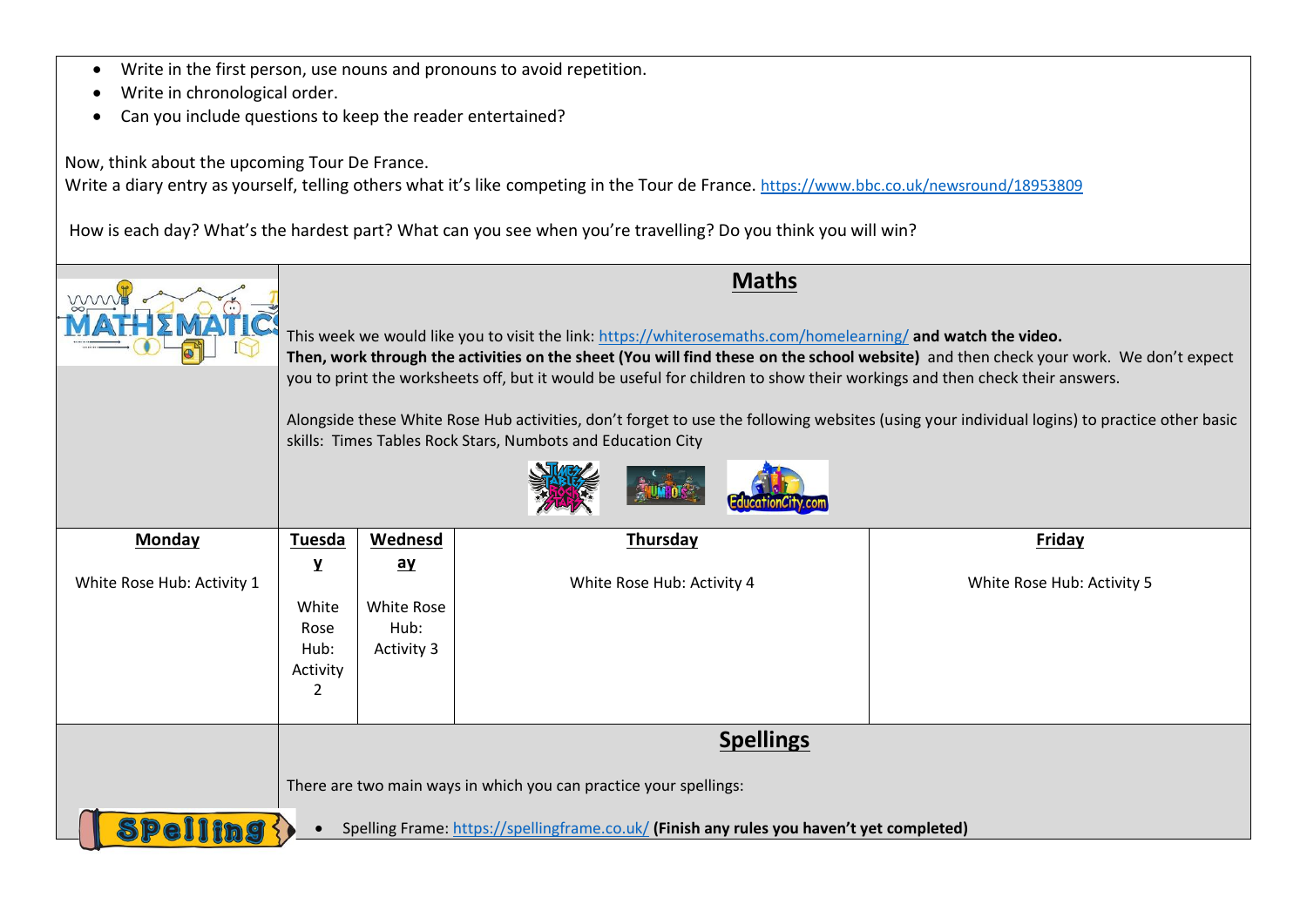|                                                                                                             | Learn the words on your spelling list (see information below) in fun ways, including: Look, cover, say, write, check, Rainbow<br>$\bullet$<br>writing, Bubble writing, Backwards writing, Pyramid writing, Silly sentences or Mnemonics<br>To find your year group's statutory spellings, Google: Year 3 & 4 Statutory Spelling List                                                                                                                                                    |                                                                                                        |                                                                                                                                                                                                                                      |                                                                                                                                                                                                               |
|-------------------------------------------------------------------------------------------------------------|-----------------------------------------------------------------------------------------------------------------------------------------------------------------------------------------------------------------------------------------------------------------------------------------------------------------------------------------------------------------------------------------------------------------------------------------------------------------------------------------|--------------------------------------------------------------------------------------------------------|--------------------------------------------------------------------------------------------------------------------------------------------------------------------------------------------------------------------------------------|---------------------------------------------------------------------------------------------------------------------------------------------------------------------------------------------------------------|
| Reading<br>Phonics                                                                                          | <b>Reading</b><br>As you all know, reading is very beneficial to your education and nothing is better than escaping into a good book.<br>The expectation is that you are reading for at least 30 minutes per day. When you have finished reading, ask an adult to ask you some<br>questions about what you have read.<br>Additional to this, you could visit the following websites:<br>Bug Club, www.phonicsplay.co.uk, Education City, Oxford Owl, Accelerated Reader                 |                                                                                                        |                                                                                                                                                                                                                                      |                                                                                                                                                                                                               |
| Guideo                                                                                                      | For your reading task this week, we would like you to find the text in your Google Classroom that has been uploaded for you. Read<br>the text carefully and answer the questions.                                                                                                                                                                                                                                                                                                       |                                                                                                        |                                                                                                                                                                                                                                      |                                                                                                                                                                                                               |
| The Learning Challenge'<br><b>CURRICULUM</b>                                                                | <b>Learning Challenge Curriculum/Topic Work</b><br>Your key learning question is:<br>The clue's in the name. What do the local names tell us about our past and our area?<br>This key learning question will last for the rest of this half term. We would like you to create a project based on this key question to show<br>what you have learnt and found out about this topic. Read below for different ways in which you could carry out your project, based on<br>your interests: |                                                                                                        |                                                                                                                                                                                                                                      |                                                                                                                                                                                                               |
| If you like art:<br>Look at a map and draw a<br>field sketch of what you think<br>the area would look like. | If you<br>like<br>writing:<br>Write a<br>paragrap<br>h to<br>describe                                                                                                                                                                                                                                                                                                                                                                                                                   | If you like<br>designing and<br>making:<br>Design your<br>own<br>Dartmoor<br>Village. What<br>would be | If you like researching/ presenting:<br>Research place names and make a poster to show where<br>different names come from (this website is useful for this<br>task<br>http://www.primaryhomeworkhelp.co.uk/saxons/placen<br>ames.htm | <b>Other ideas:</b><br>Go on a walk and create a journey stick of your<br>adventure.<br>https://www.sustainablelearning.com/resource/j<br>ourney-sticks-0?destination=teaching-<br>resources/journey%20sticks |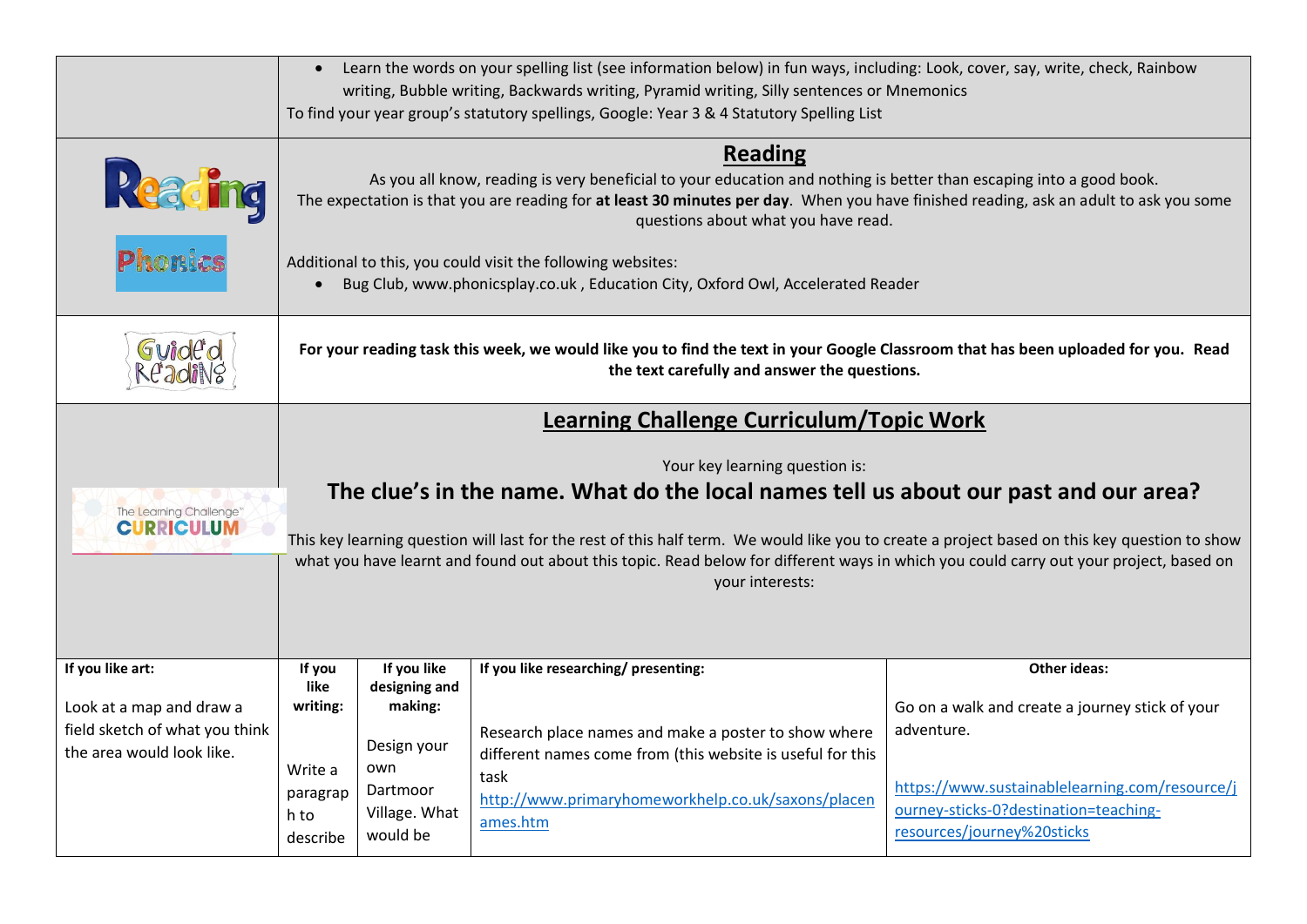| Draw a field sketch of your                                                                                                                         | the                                                                                                                                                                                                                                                                                         | there and                                                                                                          | Use this website and find as many places as you can that                                                                                                                                                                                                                                                                                                                                                                                                                                             |
|-----------------------------------------------------------------------------------------------------------------------------------------------------|---------------------------------------------------------------------------------------------------------------------------------------------------------------------------------------------------------------------------------------------------------------------------------------------|--------------------------------------------------------------------------------------------------------------------|------------------------------------------------------------------------------------------------------------------------------------------------------------------------------------------------------------------------------------------------------------------------------------------------------------------------------------------------------------------------------------------------------------------------------------------------------------------------------------------------------|
| local area and label the                                                                                                                            | location                                                                                                                                                                                                                                                                                    | why? What                                                                                                          | use the Anglo-Saxon place names provided (e.g. ford =                                                                                                                                                                                                                                                                                                                                                                                                                                                |
| different places.                                                                                                                                   | of places                                                                                                                                                                                                                                                                                   | names would                                                                                                        | Bridford)                                                                                                                                                                                                                                                                                                                                                                                                                                                                                            |
|                                                                                                                                                     | in your                                                                                                                                                                                                                                                                                     | you use?                                                                                                           | http://www.primaryhomeworkhelp.co.uk/saxons/placen                                                                                                                                                                                                                                                                                                                                                                                                                                                   |
|                                                                                                                                                     | local                                                                                                                                                                                                                                                                                       |                                                                                                                    | ames.htm                                                                                                                                                                                                                                                                                                                                                                                                                                                                                             |
| Draw a map to show the<br>different places in your local<br>area. Think about showing:<br>villages, forests, reservoirs,<br>schools, rivers, roads. | area<br>(think of<br>using<br>languag<br>e such<br>as:<br>north,<br>south,<br>west<br>etc).<br>Write a<br>report<br>about<br>the<br>different<br>places in<br>your<br>local<br>area.<br>Pretend<br>to be a<br>local<br>person<br>from the<br>past and<br>write a<br>diary<br>entry<br>about | Design your<br>own Iron Age<br>fort. Where<br>would you<br>build the<br>fort? What<br>would the<br>fort look like? | Pick a place local to you and research about what it was<br>like in the past. You could write about Doddiscombsleigh<br>or Dartmoor.<br>Research Iron Age forts in our area. Where were they?<br>What were they like?<br>Use a map to find as many interesting place names as<br>you can. Research to find out the history behind the<br>place names. The Ordnance Survey website is a great<br>resource for finding place names.<br>https://osmaps.ordnancesurvey.co.uk/50.66785,-<br>3.62100,7/pin |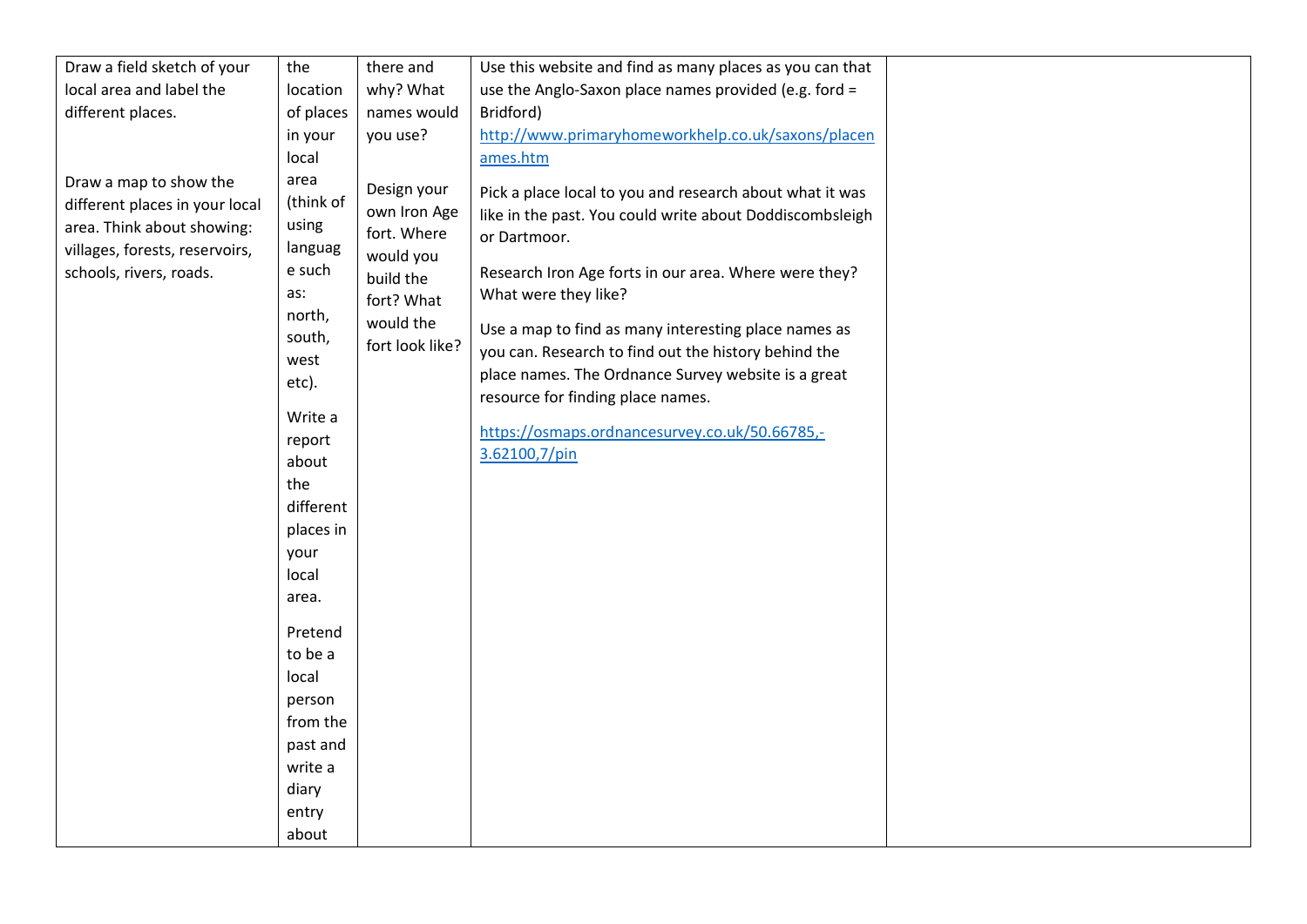|                                  | what life                                                               |  |  |  |  |
|----------------------------------|-------------------------------------------------------------------------|--|--|--|--|
|                                  | was like.                                                               |  |  |  |  |
|                                  |                                                                         |  |  |  |  |
|                                  |                                                                         |  |  |  |  |
|                                  |                                                                         |  |  |  |  |
|                                  |                                                                         |  |  |  |  |
| <b>Other Learning/Activities</b> |                                                                         |  |  |  |  |
| <b>Mindfulness</b>               | www.headspace.com                                                       |  |  |  |  |
|                                  | Twinkl - Mindfulness colouring sheets and activities                    |  |  |  |  |
| <b>Exercise/PE Ideas</b>         | All ages: Joe Wicks Daily Workouts - 9am on YouTube (The Body Coach TV) |  |  |  |  |
|                                  | Just Dance (You Tube)<br>$\bullet$                                      |  |  |  |  |
|                                  | Cosmic Kids (You Tube)                                                  |  |  |  |  |
|                                  | Go Noodle - www.gonoodle.com                                            |  |  |  |  |
|                                  | Achieve 4 All Daily Challenges - See attached document                  |  |  |  |  |

### **Free Online Resources:**

| Name of Resource                                  | <b>Overview/Notes</b>                                                                                                                                                                                                                                                                              | <b>Website address/Hyperlink</b>                  |
|---------------------------------------------------|----------------------------------------------------------------------------------------------------------------------------------------------------------------------------------------------------------------------------------------------------------------------------------------------------|---------------------------------------------------|
| <b>Times Table Rock Stars</b>                     | Continue to encourage the children to complete<br>regular practice of their multiplication and<br>division facts.                                                                                                                                                                                  | https://ttrockstars.com/                          |
| <b>Numbots</b>                                    | For Reception and Key Stage 1 to build basic skills<br>and number facts practice.                                                                                                                                                                                                                  | https://numbots.com/                              |
| <b>Spelling Frame</b><br><b>Spelling frame</b>    | Spellingframe includes all the words - both<br>statutory and the example words - from the<br>National Curriculum for Spelling for Year 1 to Year<br>6. Choose a spelling rule and each word is read<br>aloud and provided within a sentence for context.<br>Different games to help with practice. | https://spellingframe.co.uk/                      |
| <b>Manchester Children's</b><br><b>University</b> | Useful information and resources about a range of<br>different topics. The history and science resources                                                                                                                                                                                           | https://www.childrensuniversity.manchester.ac.uk/ |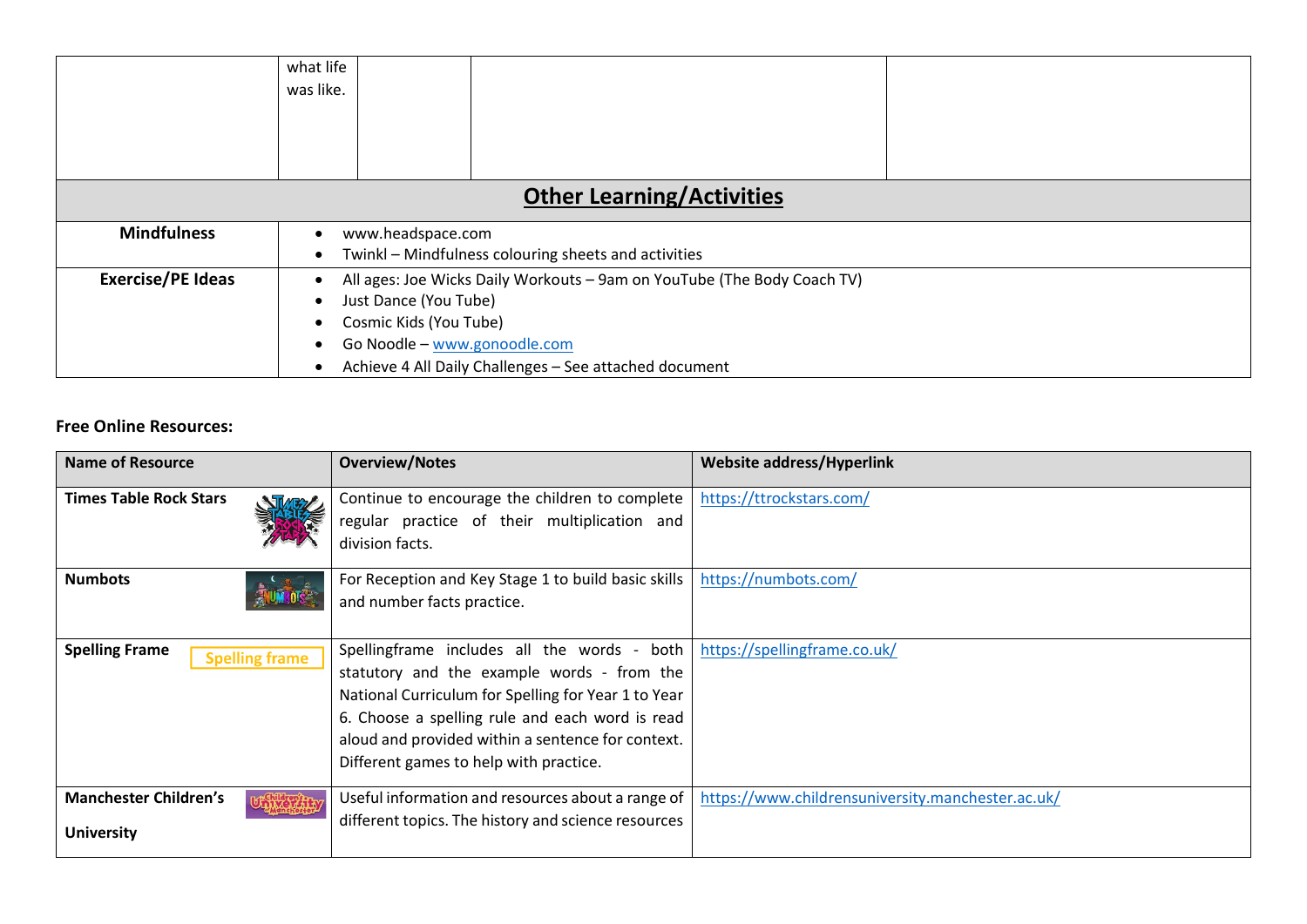|                                                | are especially useful if completing topic-themed<br>projects.                                                                                                                                                                                                                                                                                                              |                                                                    |
|------------------------------------------------|----------------------------------------------------------------------------------------------------------------------------------------------------------------------------------------------------------------------------------------------------------------------------------------------------------------------------------------------------------------------------|--------------------------------------------------------------------|
| <b>Teach Your Monster</b><br>to Read           | Covers everything from letters and sounds to<br>reading full sentences. Complements all synthetic<br>phonics programmes used in schools. Computer<br>version is 100% free.                                                                                                                                                                                                 | https://www.teachyourmonstertoread.com/                            |
| <b>Phonics Play</b><br><b>PhonicsPlay</b>      | Practice letter sounds and phonics using the<br>simple games and activities on this website.                                                                                                                                                                                                                                                                               | https://www.phonicsplay.co.uk/                                     |
| <b>BBC Bitesize Primary</b><br><b>Bitesize</b> | A vast bank of resources for the full range of<br>subjects. Includes information slides, video clips,<br>games and interactives.                                                                                                                                                                                                                                           | https://www.bbc.co.uk/bitesize/primary                             |
| <b>Oxford Owl</b>                              | Lots of different learning resources to support<br>home learning, including a full range of Oxford<br>Reading Tree e-books that can be read on tablets<br>and computers.                                                                                                                                                                                                   | https://www.oxfordowl.co.uk/                                       |
| <b>Scholastic</b>                              | An American site, so organized into grades rather<br>than year groups. However, there are daily<br>activities which involve reading a text and<br>completing some activities.                                                                                                                                                                                              | https://classroommagazines.scholastic.com/support/learnathome.html |
| <b>Top Marks Education</b>                     | Games and activities to support learning in<br>different subjects                                                                                                                                                                                                                                                                                                          | https://www.topmarks.co.uk/                                        |
| <b>Doorway Online</b>                          | Doorway Online is a collection of free and highly<br>accessible educational games that learners will<br>find easy to use independently. Each activity has a<br>range of accessibility and difficulty options.<br>Originally developed with funding from Scottish<br>Borders Council, it is now managed by the<br>Doorway Accessible Software Trust, a Scottish<br>charity. | https://www.doorwayonline.org.uk/                                  |